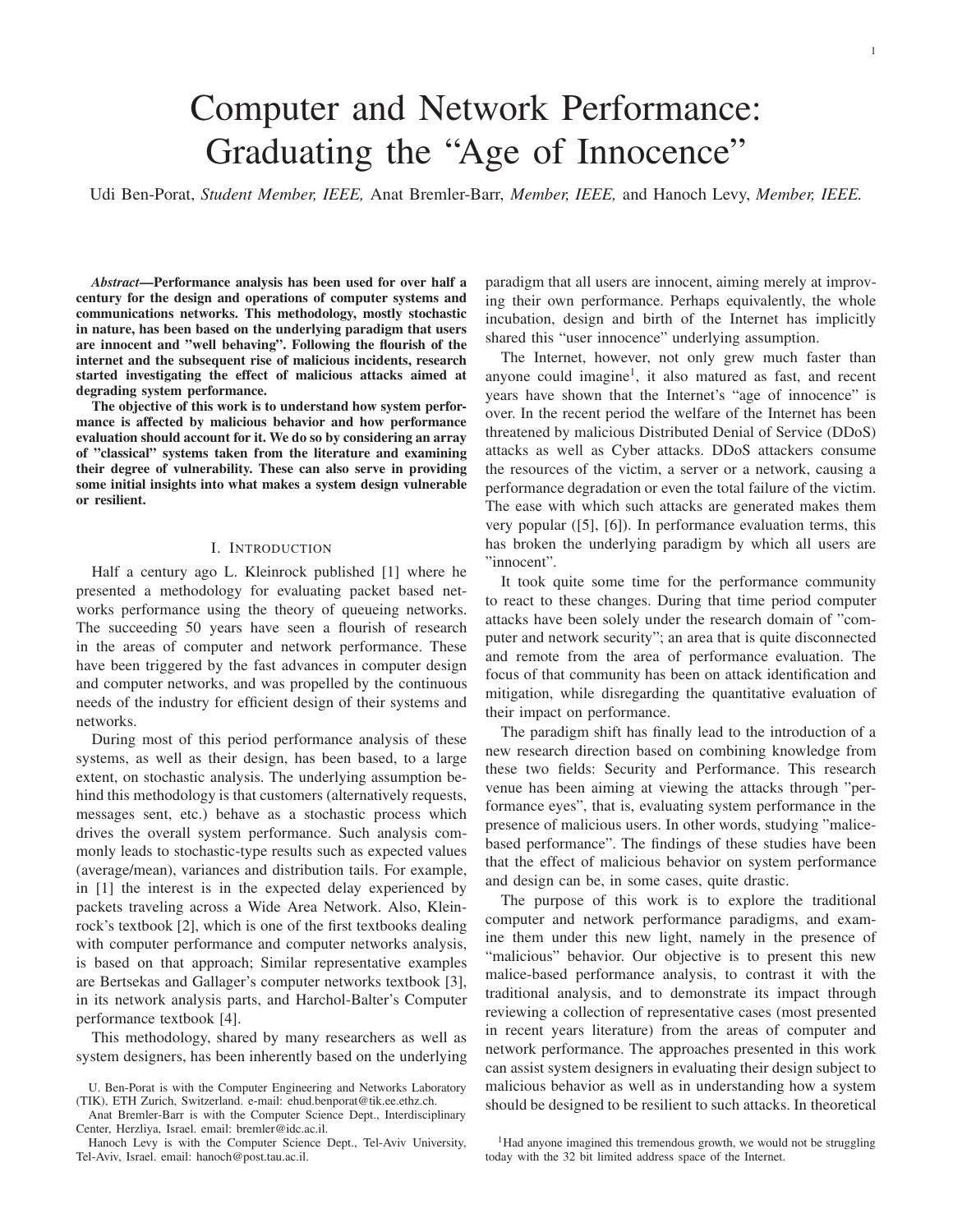terms, we would like to give an insight into what makes a design more or less vulnerable.

We start this work with briefly enlisting a sample of performance attacks taken from the literature and classifying them according to the vulnerability point they address (Section 2). We then (Section 3) describe several methodologies for quantitatively evaluating the impact of the attacks on performance. We then (Section 4) move into an in-detail presentation, portraying a representative sample of test cases. For these cases we review their performance under normal conditions, describe the malicious behavior, examine the quantitative effect of the the malicious behavior on the system, and propose how to modify the design to diminish the malice impact on performance. In Section 5 we briefly discuss possible solutions. Finally, concluding remarks are provided in Section 6.

## II. HOW YOUR PERFORMANCE CAN BE ATTACKED: ATTACK SURVEY AND CLASSIFICATION

In this section we review the literature and enlist a representative set of performance attacks.

Roughly speaking, we can classify the methods of launching sophisticated DDoS attacks into four classes: Algorithmic Worst-Case Exploit, Traffic Pattern Exploit, System Architecture Worst-Case Exploit and Protocol Deviation Exploit. We explain and demonstrate below each of the categories.

1) Algorithmic Worst-Case Exploit or Complexity Attack - Attacker exploits the worst-case performance of the system's algorithm which differs from the average-case that the algorithm was designed for. Crosby and Wallach [7] were the first to demonstrate the complexity attack on the commonly used Open Hash data structure. They showed that an attacker can design an attack that achieves worst-case complexity of  $O(n)$  elementary operations per insert operation instead of the average-case complexity of  $O(1)$ . Examples of algorithms that are vulnerable to complexity attacks are Closed Hash [8], Quicksort [9], regular expression matcher [10], Intrusion Detection Systems [11], [12] and Linux route-table cache [13].

2) Traffic Pattern Exploit - Attacker exploits the (stochastic) worst-case traffic pattern that can be applied to the system. This category is similar to the first one with the distinction that the worst-case scenario involves a specific traffic pattern of requests from multiple users. This type of attack is demonstrated in the Reduction of Quality (RoQ) attacks papers [14], [15], [12]. RoQ attacks target the adaptation mechanisms by hindering the adaptive component from converging to steadystate. This is done by sending - from time to time - a very short burst of surge demand imitating many users and thus pushing the system into an overload condition. Using a similar technique, Kuzmanovic and Knightly [16] presented the Shrew Attack which is tailored and designed to exploit TCP's deterministic retransmission timeout mechanism. Another example of an attack exploiting the stochastic worst-case is given in [17], [18]. There it is shown that Weighted Fair Queueing (WFQ), a commonly deployed mechanism to protect traffic from DDoS attacks, is ineffective in an environment consisting of bursting applications such as the Web client application. The paper [19] shows an attack on the SSL handshake, conducted by repeatedly making requests that require costly decryption operations on the server side.

3) System Architecture Worst-Case Exploit - While the previous categories exploit a weak point in the algorithm, attacks belong to this category exploit a weak point in the specific architecture of the system the algorithm runs on, mainly the interaction of the hardware with the software implementation of the algorithm. For example: Moscibroda and Multu [20] discuss a sophisticated DDoS attack which degrades the performance of a Multi-Core System. The attack is conducted by one process (running on one core) targeting the weakest point in such a system - the DRAM shared memory - and degrading the performance of other processes in the system. [21] shows the vulnerability of the pattern matching algorithm of NIDS to traffic which causes high cache miss rate and thus decreases the performance to 14% of the original rate.

4) Protocol Deviation Exploit - Attacker deviates from the protocol rules, exploiting the fact that the protocol design is based on the assumption that all the users obey the rules of the protocol. Most traditional DDoS attacks [22], like SYN attacks and DNS attacks, belong to this category. These attacks exploit the fact that performing only part of the flow protocol but not finishing it correctly harms the performance of the protocol significantly. For example, in the SYN attack the attacker sends many SYN requests but does not send the FIN. Another weak point, can be found also in the protocol specification. The papers [23], [24] identify a number of vulnerabilities in the authentication phase in 802.11 standard that can be used by an attacker to de-authenticate other legitimate users.

Another type of protocol deviation attack consists of obeying the protocol flows while "cheating" in the contents of the protocol messages. Recent works in the context of wireless scheduling [25], [26], [27], [28], show that "cheating" by misreporting the channel capacity can harm the system performance significantly.

# III. MODELING METHODOLOGIES FOR MALICE-ACCOUNTING PERFORMANCE EVALUATION

In this section we deal with how one can quantify the damage created by an attack. We start with discussing what is malice-accounting performance. We then describe a performance accounting methodology (Section III-B) and describe in detail a concrete performance accounting metrics (Section III-C). We finalize with describing related evaluation methodologies not based on performance accounting (Section III-D).

#### *A. Malice-Accounting Performance*

How does "Mal-case" performance differ from worst-case performance and average-case performance? An underlying assumption behind both worst-case and average-case analysis is that in reality there are many cases and realizations; the worst-case performance will evaluate the worst of these realizations while the average-case will average all of them. The mal-case performance can be thought as some type of intermediate paradigm. It assumes that the majority of the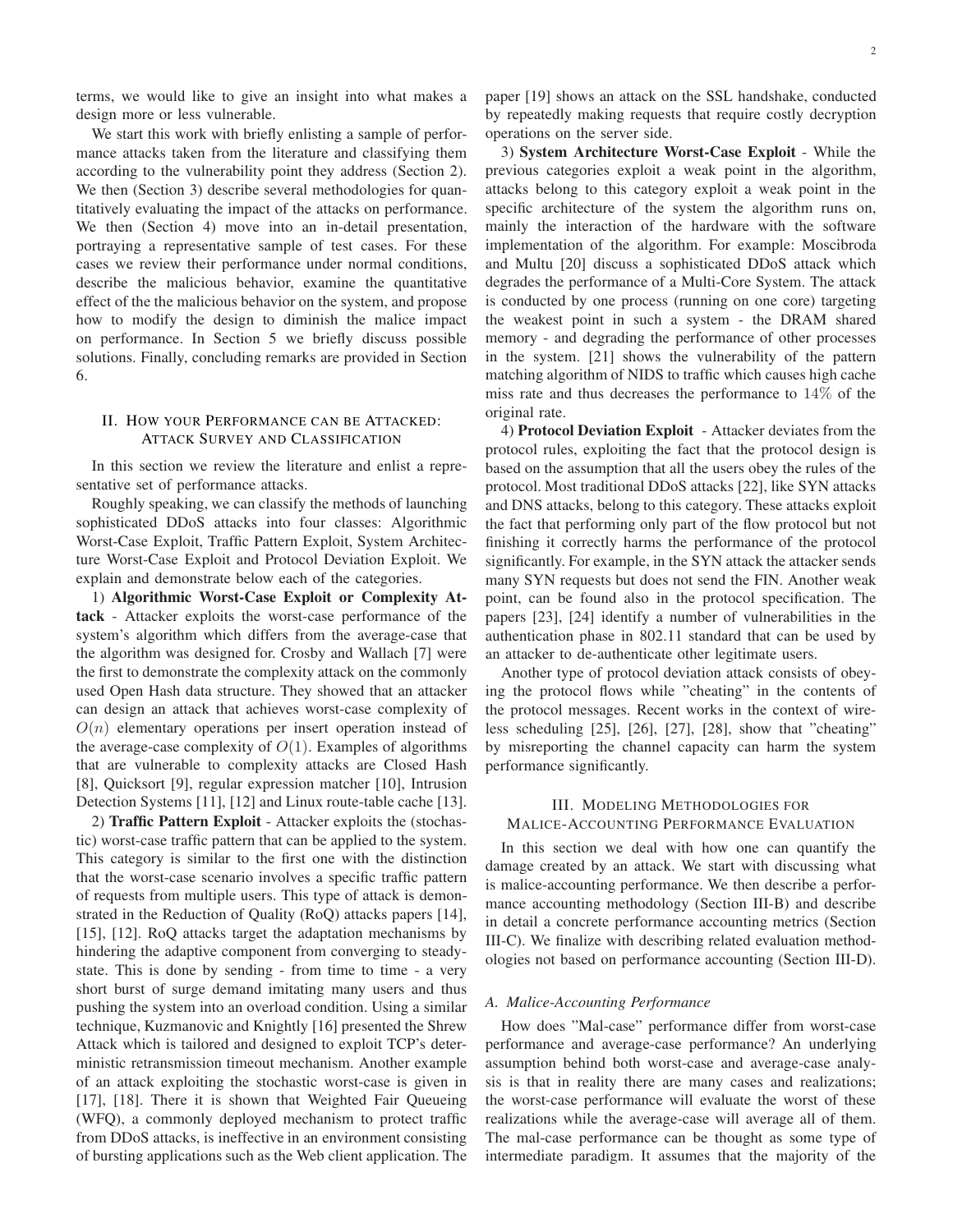population behaves "normally" ("innocently") and thus its own performance can be measured via the normal average-case performance. However, this performance is affected by having a fraction of the population (malicious users) behaving as to drive the system into a worst-case realization.

How mal-case performance is defined? Isn't a malicious user like an adversary? To make it a practical measure, one cannot attribute the malicious user(s) with "super-powers" and therefore cannot relate to it as an adversary (as commonly done in worst-case analysis). Rather – one has to bind the malicious user to practical limitations. Such limitations can be of several categories: 1) *Knowledge of System Operations* – The attacker may or may not know some of the system internals. For example it may know that the system uses a hash table, but possibly not know the exact hash function. 2) *Knowledge of system state and other users state* – The internal temporal system state (e.g. which buckets in the hash table are occupied at this moment) is commonly hidden from the malicious user. Similarly, knowledge about the temporal behavior of the other users (e.g. which buckets will they address in future requests) is hidden as well. 3) *Resource Limitations* – The attacker has limited "budget" expressed in limits on the size of the attack he/she can launch.

#### *B. Malice-Accounting Performance: Sophisticated Attacks*

From performance point of view, our mere interest is in the so-called *sophisticated attacks*. Under such attacks the attacker sends traffic aiming to hurt a weak point in the system design in order to significantly degrade its performance. The sophistication lies in the fact that the attack is tailored to the system's design, aiming to increase the attack effectiveness.

The attacker's incentive is to increase the attack's performance effect while minimizing the amount of traffic it sends. The use of sophisticated attacks reduces the cost of attacks, i.e., reduces the number of zombie computers the attacker has to operate and and the complexity of attack coordination. Moreover, the use of sophisticated attacks increases the likelihood that the attack will succeed in going unnoticed (going under the radar) by DDoS mitigation mechanisms, which are usually based on detecting higher-than-normal traffic volume.

# *C. A Performance Vulnerability Metric*

How the vulnerability of a system to attacks (malicious behavior) can be evaluated? It is desired that such evaluation will account for the performance effect (damage) caused by the attack as well as for the efforts required in launching the attack. A measure of *vulnerability factor* has been proposed and defined [8] as the maximal performance degradation (damage) that malicious users can inflict on the system using a specific amount of resources (cost) normalized by the performance degradation attributed to regular users using the same amount of resources. In a sense, this evaluates how many innocent users are prevented accommodation in the system due to the activity of one malicious user. In other words, this is the number of innocent users the malicious user "worth".

Formally, the Vulnerability Factor can be defined as follows: Let the  $usersType$  parameter be equal to either regular users  $(R)$  or malicious attackers  $(M_{st})$  with strategy st. Note that we use the plural terms since some of the attack types occur only in specific scenarios of multiple coordinated access of users to the system [14]. Let budget be the amount of resources that the users of  $usersType$  spend on producing the additional traffic to the system, i.e., the cost of producing the attack is limited by the budget parameter. The budget can be measured differently in the various models, e.g. as the required bandwidth, or the number of required computers, or as the required amount of CPU and so on. Let  $\Delta$ *Perf* (usersType, budget) be the performance degradation caused by the additional traffic generated by the additional users (of type  $usersType$  with a budget resource limit). The performance can be measured by different means such as the CPU consumption, the delay experienced by a regular user, the number of users the system can handle and so on.

We define the *Effectiveness* of a malicious strategy st on the system as

$$
E_{st}(budget = b) = \frac{\Delta Perf(M_{st}, b)}{\Delta Perf(R, b)},
$$
\n(1)

and the *Vulnerability Factor* V of the system as:

$$
V(budget = b) = max_{st} \{E_{st}(b)\}.
$$
 (2)

In evaluating attack effectiveness one may distinguish between two types of effects: 1) *In-attack* performance, and 2) *Postattack* performance. In the former one measures the attack's performance effects while the attack is carried on. In the latter one evaluates the effects on system performance once the attack has completed.



Fig. 1: Attack Effectiveness and Corresponding Vulnerability.

Figure 1 qualitatively demonstrates attack effectiveness in relation to attack sophistication. Brute force attacks (no sophistication) are depicted on the right where a huge amount of traffic is needed to overload the system since the load placed by an attacker operation is identical to that of an innocent user operation (vulnerability is 1). On the left we depict attacks that completely shut down a system and thus the corresponding vulnerability is infinity. The range in between the extreme points belongs to sophisticated attacks (vulnerability is  $K$ ) where an attacker operation is performance-wise  $K$  times more effective than that of an innocent user.

We note that the paper [14] concentrates on related performance measurement, the attack potency. The attack potency, is defined to be the ratio between the damage caused by an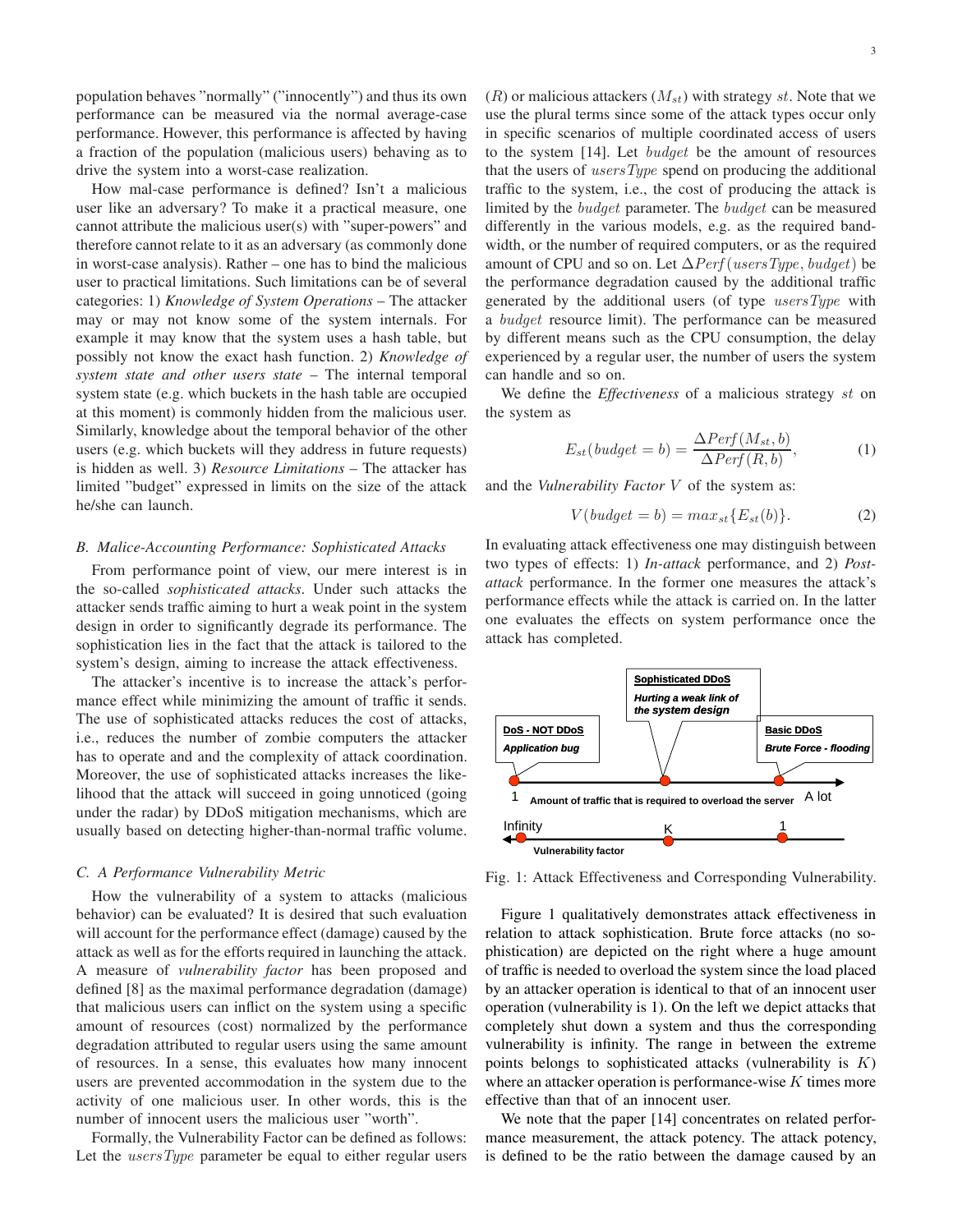4

attack and the cost of mounting such an attack. Specifically, the paper defined  $potency = \frac{damage}{1}$  $\frac{d\tanage}{\cosh \theta}$ . The goal of the attacker is to maximize the potency of the attack. Note that the definition for  $\Omega = 1$  is basically the  $\Delta Perf(M_{st}, budget)$  in the vulnerability factor, without normalizing it to the performance degradation caused by a regular user. In this definition the  $\Omega$ is introduced to model the aggressiveness of the attacker. A large  $\Omega$  reflects the highest level of aggression, i.e., an attacker bent on inflicting the most damage and for whom cost is not a concern. Mounting a regular DDoS attack is an example of such behaviour. A small  $\Omega$  reflects an attacker whose goal is to maximize damage with minimal exposure.

# *D. Alternative Methodologies: Economics Based and Traffic Based Evaluation Methodologies*

Evaluating the financial impact of a DDoS attack is mainly meant to help service providing companies to evaluate their risk and assess the profitability of purchasing and maintaining security measures, backup systems and insurance.

In [29] the authors present a model and methodology to calculate the expected financial loss for a variety of scenarios involving Internet DDoS attack. The financial damage is divided to four categories: *Downtime Loss*, *Disaster Recovery*, *Liability* and *Customer Loss*. The evaluation requires to predict various parameteres such as the down time of the system, cost of the recovery team, productivity degradation during outage, number of actual and potential customers lost and so on.

In [30] the authors aimed at creating DDoS impact-measure factor called MIDAS factor, equals (Cost of DDoS attack) /(Total provider yearly revenue) where *Cost of a DDoS attack* = *Cost of SLA violations* + *Cost/Risk of customers leaving*. This metric captures the relative economical impact of a DDoS attack which can be compared between networks of different sizes. This measure is made simple enough to be evaluated by real-time network measurements.

Another metric which uses traffic trace is *DoS impact* propsed by Mirkovic et al. in [31]. The traffic is associated with different user tasks called transactions. These transactions are then classified to different categories, each with its own unique QoS requirements. The metric is defined as the percentage of transactions in each category which failed to achieve their QoS goals.

# IV. COMPUTER AND NETWORK VULNERABILITY - TEST CASES

#### *A. Computer Performance and Scheduling: Theory*

How can the performance of a computer system be attacked? Computer performance in general, and scheduling specifically, have been studied extensively as early as the 60's of the prior century; A common modeling paradigm is a system consisting of an arrival stream of requests, where the processing requirement made by a request is a random variable reflecting the processing times of typical users. For example, for packet networks it is commons to assume that the processing time is proportional to the packets length. The overall system performance then depends on this distribution and on the processing policy.

For example, using the First Come First Served policy, the expected delay experienced by an arbitrary request (assuming an M/G/1 model) is given by the well known formula:

$$
E[W] = \frac{\lambda b^{(2)}}{2(1-\rho)},\tag{3}
$$

where  $\lambda$  is the (Poisson) arrival rate,  $\rho = \lambda b$  is the system utilization and  $b$ ,  $b^{(2)}$  are the first two moments of the processing time distribution. Under this policy, long jobs and short jobs experience the same delay.

In contrast, the processor sharing (PS) policy, whose first analysis was provided in [32], favors short jobs and (partially) protects them from long jobs; Under PS, the expected delay of a job of size  $x$  depends linearly on the job length :

$$
E[W(x)] = x/(1 - \rho),
$$
 (4)

where the partial effect of long jobs on short jobs is through the denominator.

Note that Generalized Processor Sharing (GPS), which provides sharing between *classes* of customers, and the corresponding well known practical implementation Weighted Fair Queueing (WFQ), are known to *fully protect* short jobs from long jobs (or low load flows from high load flows).

How can malicious users attack the performance of a computer system? Equations (3), (4) suggest that this can be done by either increasing the arrival rate  $(\lambda)$  or the moments of the service times  $b, b^{(2)}$ . Increasing the arrival rate is done by sending a large number of requests; this forms an "unsophisticated" attack which is easy to detect and requires great effort from the attackers, and is out of scope for this study.

The alternative approach is to increase the processing time experienced by either the attacker's jobs or by innocent users' jobs. The resulting theoretical question is how the performance equations (3), (4) can be affected by controlling the processing requirements of individual jobs or of a group of jobs.

In the next section we deal with this approach, focusing on attacks performed on Hash Tables, which are common and critical data structures used in computer systems as well as networking components (e.g. routers). Our discussion below starts with the traditional (linear) hash tables and then moves to more advanced tables (Peacock, Cuckoo) which became popular in networking technology in recent years.

What makes a system design vulnerable to performance attacks? Our exploration of the various hash systems aims at shedding some light on this design problem.

## *B. Computer Performance and Scheduling - Attacks on Hash Tables*

*1)* Vulnerability of "Simple" Hash Tables*:* Many network applications use the common Hash data structure. A Hash table is based on an array of buckets of size  $M$  meant to store keys from a space larger than M. A hash function  $h(s)$  is used to identify the bucket in which the key s should reside. In [8] the authors analyzed attacks on Open Hash (a.k.a Closed Addressing) and Closed Hash (a.k.a Open Addressing). In the Hash data structure, the Insert operation of a new element is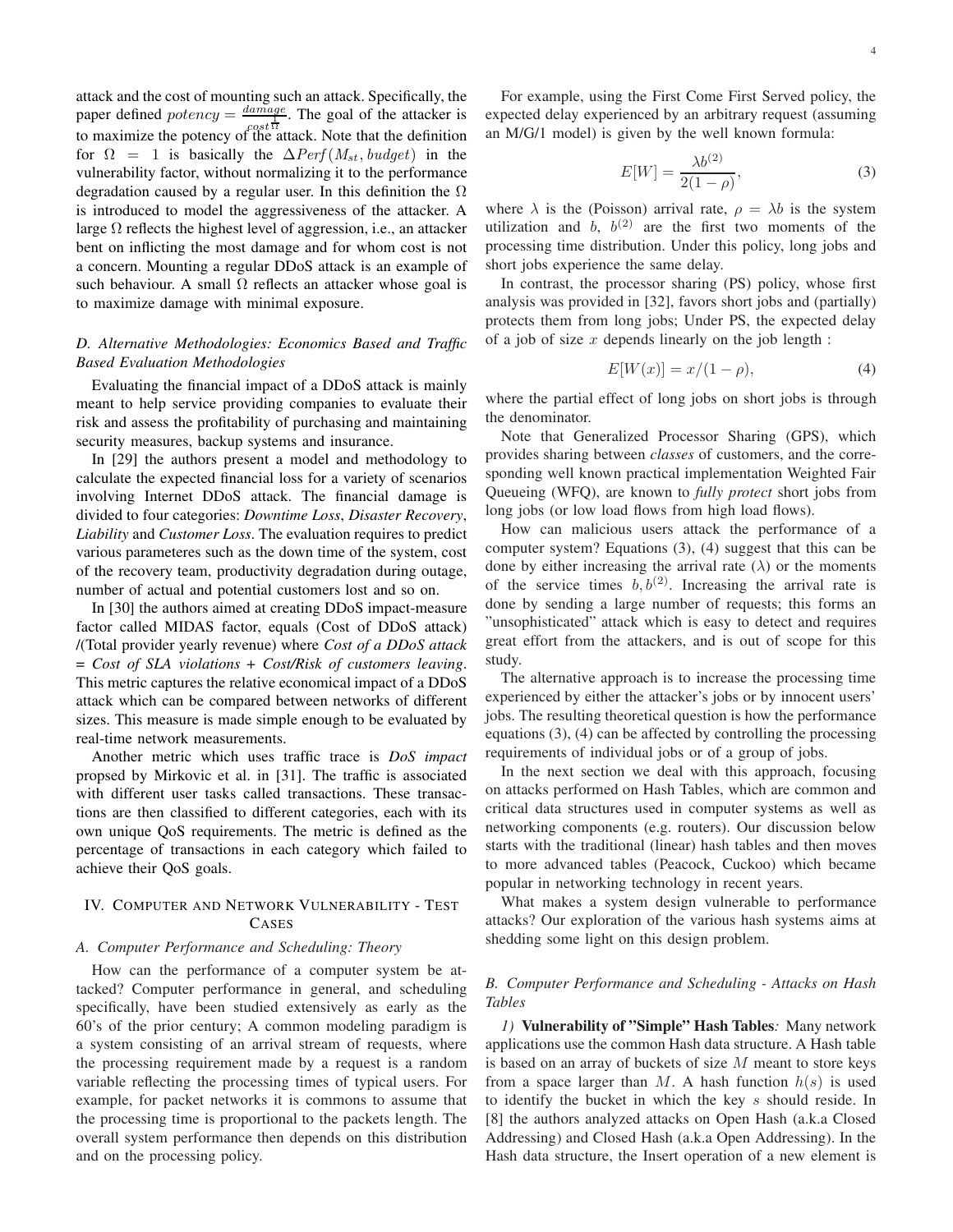the most time consuming operation. We summarize here the attack on Closed Hash tables with linear probing as an example for an attack that causes both in-attack and post-attack damage.

A Closed Hash consists of an array of size  $N$  for storing the keys of the elements. During a key insertion, if the key is hashed into an occupied bucket, then the neighboring bucket is probed, and this process repeats until an empty bucket is found [33] (this is called linear probing; other probings are not analyzed here). The average complexity of performing an insert operation in under regular operation of the Hash is  $O(1)$ memory accesses. K insertions can trigger worst-case behavior by having all  $K$  keys hashed into the same bucket.

An attacker with the ability to compute the hash function, can produce this behavior and cause *in-attack damage* by requiring  $O(K)$  memory accesses per insertion and increase the load on the system [8]. This is compared to  $O(1)$  memory accesses per insertion by regular users, as the traditional complexity analysis predicts. Therefore, the in-attack vulnerability is  $O(K)$ .



Fig. 2: Closed Hash: Attack creates a vulnerable region.

In addition, after the attack has ended, a cluster (see Figure 2) of at least  $K$  consecutive occupied buckets is formed (by the buckets holding the key used in the attack). The existence of such a long cluster increases the insertion complexity of keys searched-for after the attack; therefore, this attack causes also *post-attack damage*. The analysis in [8] shows that, the vulnerability metric of the post-attack insertion-complexity increases linearly with the budget of the attacker and can reach values around  $V \approx 90$ . That is, the insertions by a malicious user can make the system 90 times slower than after the same amount of insertions by a regular user.



Fig. 3: Open Hash: Vulnerable region is not highly accessible.

*Remark 1 (Malice-Based System Design):* The importance of malice-based performance analysis for system design can be appreciated by noting that while Closed Hash is extremely vulnerable to post-attack damage, Open Hash is not vulnerable to such damage at all (see [8]) and thus is highly preferred. This major difference is in contrast to the view taken by traditional performance analysis which finds the two hash strategies to be equivalent.

The malice-based performance difference results from the inherent structure of these hash tables: An attacker inserting all keys into the same bucket produces a long chain under Open Hash and a cluster under Closed Hash. Under Open Hash this increases the complexity only of the hash operations targeting a single bucket, namely forming a "vulnerable region" of one bucket only (see Figure 3). In contrast under Closed Hash it increases the complexity of the operations accessing all of the adjacent buckets, namely forming a "vulnerable region" whose size is  $O(K)$  (see Figure 2).

The average operation complexity in Open Hash depends only on the average chain-length, which depends only on the number of keys stored in the table rather than their distribution in the table. Therefore, regardless of its insertion-strategy, an attacker cannot cause greater damage than a regular user which inserts the same amount of keys.

It is important to note that while the expected post-attack chain-length practically does not change under Open Hash, the *second moment* of the chain length *does change significantly* (since the attacker increased the length of one chain). Thus, if the jobs that access an Open Hash conduct this access by first queueing in an M/G/1 queue, their expected delay *will be significantly affected* due to the second moment of the Hash processing time (see numerator of Equation 3).

*2) Multiple Choice Hash Tables (MHT):* Multiple-choice Hash Tables (MHT), and in particular Peacock Hash [34] and Cuckoo Hash [35], are easy to implement and are currently the most efficient and studied implementations for hardware network systems such as routers for IP lookup ( [36], [37] and [38]), network monitoring and measurement [39] and Network Intrusion Detection/Prevention Systems (NIDS/NIPS) [40]. For more information about hardware-tailored hash tables we recommend the recent survey by Kirsch et al. [41]. In the following text we bring a summary of the results in [42] where the authors described malicious attacks on Peackok and Cuckoo Hash and evaluated their Vulnerability.

#### *Peacock Hash Tables:*



Fig. 4: An insertion of key  $k$  into a small Peacock hash table with four tables. Gray buckets are occupied with existing keys and white buckets are free. The black bucket marks the bucket where  $k$  is finally placed.

A Peacock hash table consists of one large main table  $T_1$ (which typically holds 90% of the buckets) and a series of additional sub-tables where collisions caused during insertions are resolved. Its structure is based on the observation that only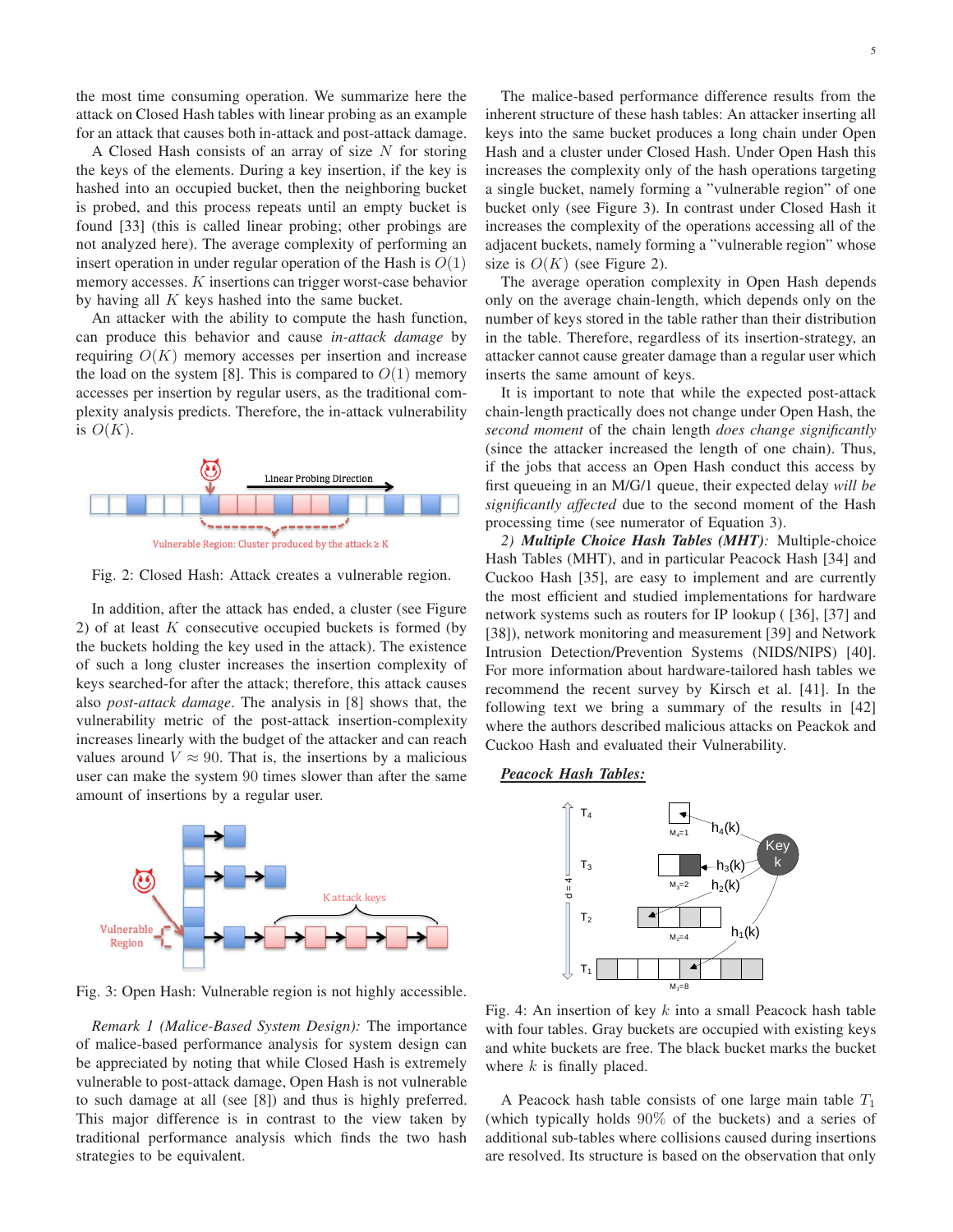

Fig. 5: Peacock Hash: Plot (a) – The discard probability after insertions by regular  $(DP_R)$  and malicious  $(DP_A)$  users as a function of the load they add  $(K/M)$ . Plot (b) – Vulnerability simulation results  $(V)$  as a function of the additional load for a table with four subtables, each 10 times smaller than the previous one. Each sub-table has a load of 10% before the insertion of the additional keys.

a small fraction of the keys inserted into a hash table collide with existing keys (that is, hashed into an occupied bucket) and even a smaller fraction will collide again, etc. These backup tables are usually small enough for their summary (implemented by bloom filters) to be saved on fast on-chip memory which dramatically improves the overall operation performance in Peacock Hash. Starting from  $T_1$ , the insertion algorithm probes the sub-tables one after the other until finding a table where the bucket to which the key hashes into is free (see Fig. 4).

An attacker capable of predicting hash values to some degree, can insert small number of keys colliding with each other in the first table(s), flooding the smallest backup tables. Since the backup tables are stored on a fast memory, the inattack damage in negligible. However, it causes a substantial post-attack damage, since when the backup tables are flooded, the probability for a key to be dropped is much higher than in the normal state (in which all sub-tables have similar load). In [42] the authors evaluated the vulnerability of the drop probability in Peacock hash tables. Figure 5 depicts a sample of the vulnerability results, demonstrating very high vulnerability, ranging between  $10^2$  to  $10^3$ .

# *Cuckoo Hash Tables:*

A Cuckoo Hash table (see Figure 6) is made of two (or more) sub-tables of the same size . A key is assigned with one hash value in each of the sub-tables and can be placed in any of the corresponding buckets. When a key  $k$  finds all its buckets occupied, one of the keys  $k'$  residing in those buckets is then kicked out. Then, in the same manner, the algorithm searches a bucket for  $k'$ . Note that the number of moves allowed during one insertion is limited to  $W$  moves. It is done to avoid (rare) cases in which the insertion is in a loop state. Cuckoo Hash allows achieving a higher table utilization than that achieved by alternative MHT schemes that do not allow moves, while maintaining  $O(1)$  amortized complexity of an Insert operation (although the complexity of a single insertion is not bounded by a constant).

The basic idea behind the attack is to insert  $K$  keys that



Fig. 6: A move of key  $k_1$  during the insertion of  $k_2$  into a Cuckoo hash table with 4 sub-tables. The white (right) and the dark (left) arrows mark the hash values of  $k_1$  and  $k_2$  in the different sub-tables, respectively.



Fig. 7: Cuckoo Hash: Plot (a) – The average insertion complexity of a key insertion by an attacker  $IC_A$  and by a regular user  $IC_R$  in a system with  $W = 4$ . Plot (b) – The vulnerability  $(V = IC_A / IC_R)$  as a function of the additional load  $(K/M)$ . In both plots the existing load is  $\alpha = 0.1$ .

all hash into the same small set of buckets  $B$ , such that  $K >$  $|B|$ . Except for the first  $|B|$  keys, every attack key causes an insertion loop in which every move triggers another. Note that [42] states that unlike Peacock Hash, Cuckoo Hash is immune to post attack damage, since there is no specific layout of elements in the table that Cuckoo is vulnerable to more than another.

Figure 7 depicts simulation results of such an attack. It shows that the average insertion-complexity of a malicious key is close to W while that of a regular key is very close to 1. This is an important result since the maximal load of a Cuckoo Hash table can be extended either by increasing the number of sub-tables  $d$  or by increasing  $W$  (both options lead to lower key-dropping probability on the expense of performance). However, as shown in [42], increasing W, which means increasing the system vulnerability, is less safe than increasing  $d$ .

*3) Discussion and Comparison:* What makes one hash table more vulnerable than the other? While we do not have an analytic quantifiable answer, we try to provide an intuitive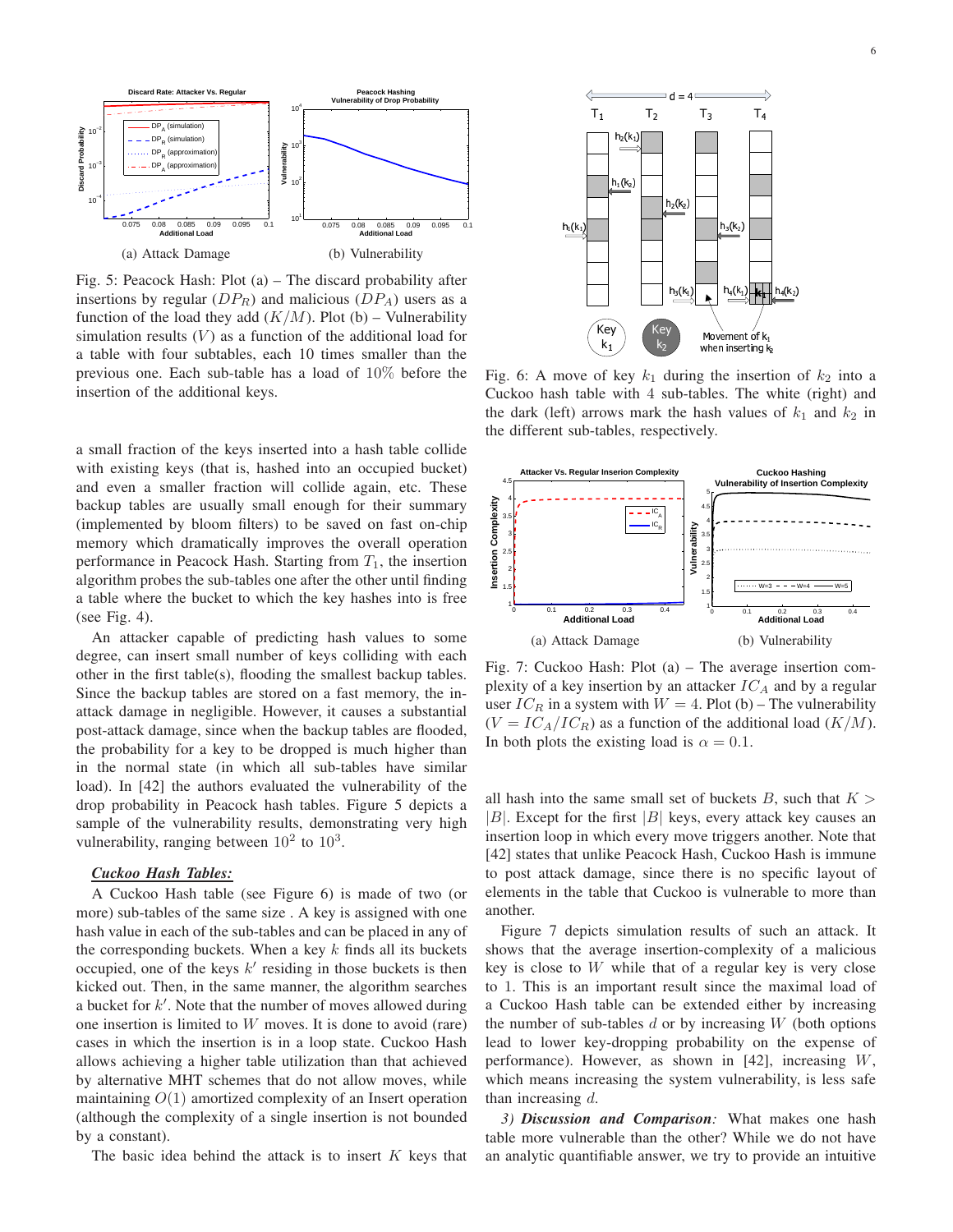qualitative reasoning. Structures which are characterized by "uniform design", such as Open Hash and Cuckoo Hash, seem to be significantly less vulnerable than those with "nonuniform design", such as Peacock Hash. In the latter, the nonuniformity creates vulnerable regions (such as the top part of the Peacock tables) at which the attack can concentrate its efforts, causing much damage in little effort. In the former, such "special" regions do not exist, implying that the attack cannot create more damage than innocent users. Note that in the Closed Hash, whose design looks "uniform" under regular operation, the attacker creates a "non uniform" structure (a region of  $\geq K$  consecutive occupied cells, see Fig. 2) thus making the hash vulnerable at post-attack time.

## *C. Flow Control in Networks*

Flow control is one of the basic and most influential mechanism in computer networks. Using this mechanism the network controls the temporal rate by which each flow can send its data. TCP, the common transport layer in the Internet, defines a smart flow control mechanism, that aims to prevent the endpoints from sending traffic which overwhelms the network, or the other endpoint.

Kuzmanovic and Knightly [16] presented the Shrew Attack which is tailored and designed to exploit TCP's deterministic retransmission timeout (RTO) mechanism, under which a flow has to wait RTO seconds before retransmitting a packet that was not acknowledged. By using well timed attack-bursts, an attacker can perform an effective low-rate attack on TCP flows. The attack begins with a burst of traffic which causes packet losses to the TCP flows in network, causing them to enter a timeout. This will cause TCP flows to reset the congestion window size and wait RTO seconds before retransmitting. The first retransmission marks the beginning of the *slow start* phase in which TCP flows gradually increase their congestion window in order to recover the same throughput they achieved before the attack. Then, just when the flows are about to saturate the link, the attacker strikes again with another attack burst, long enough to cause the flows to return to RTO state once again. This is a low-rate attack since the bursts are well spaced in time (scale of seconds, based on *minRTO*, the minimal RTO used by the flows) and because they are conducted when the link is already close to saturation. In their Internet experiments, the authors show that a remote attacker with an average rate of only 909 kb/sec can reduce a victim's throughput from 9.8Mb/sec to 1.2Mb.

In their work, Kuzmanovic and Knightly [16] explored different mechanisms to counter malicious flows conducting Shrew attacks in both end-points and routers. For routerassisted mechanisms, the authors reviewed several per-flow treatment mechanisms and concluded it is a hard task and they did not find an adequate solution. One of the weak points abused by the attacker is the fact that the value of *minRTO* is similar among the flows and hence they all recovering from the RTO at a relatively similar and short time interval. By using a randomized value for *minRTO*, the length of this interval increases which reduces the effectiveness of the attack. However, the authors show that increasing the range

of the *minRTO* values means decreasing the TCP throughput. Therefore, the authors conclude that while there are measures to mitigate the attack, there is an inherent trade-off between the TCP performance and the vulnerability to Shrew attacks remains.

Another related avenue of attacking the TCP is the RoQ attack [14]. RoQ attacks present a general framework for targeting adaptation mechanisms employed in current computing systems and networks. The attacks keep an adaptive mechanism oscillating between over-load and under-load conditions. While Shrew attacks exploit the timeout mechanism of TCP resulting the RoQ attacks do not target this specific protocol setting, but they are a general class of dynamic exploits that target adaptation mechanisms wherever they are present: transport layer [14], admission controls [15], Moblie ad hoc network [43] and so on. Specifically to TCP, the paper [14] focuses on attack techniques that would hinder an Active Queue Management (AQM), such as RED and drop-tail, from stabilizing its queue. Thus resulting in a noisy feedback signal to the end-system transmission controllers, which in turn lead to high jitters due to oscillations, as well as inefficiencies which result in lower TCP throughput. Moreover it was shown [44] that RoQ can be used not only for attacks, but also for flows to acquire an unfair share of bandwidth.

## *D. Multiple Access Protocols*

Multiple Access Protocols [45] deal with a shared channel, where a set of nodes sends and receives packets over the same channel. All the nodes can distinguish between an idle and a busy link, and have a "collision detect" mechanism implying that a node listens as it transmits, and can therefore detect whether a packet it transmits collides with a frame transmitted by another node. The multiple access protocols deal with controlling the access to the channel, namely with the "decision" of which node uses the channel when. Applications include satellite networks, packet radio networks and wired local area networks.

Research started with the early papers of Abramson [46] who introduced Pure Aloha and offered the well known throughput formula (as a function of the offered load)  $S =$  $Ge^{-2G}$ , and Roberts [47] who introduced Slotted Aloha; Under both schemes users use *very simple* access and collision resolution schemes. Later research moved to more sophisticated schemes accounting for carrier sensing and other access improvements (e.g. CSMA/CD by Kleinrock and Tobagi [48] and other studies). Sophisticated techniques for collision resolution have started with the work of Capetanakis [49] who offered a tree based collision resolution algorithm, leading to significant throughput improvements.

*1) Vulnerability of Simplistic Collision Resolution - Aloha:* In Slotted Aloha time is divided into fixed length timeslots, each suitable for one packet transmission. If a collision between two or more users occurs at slot  $k$ , all the users whose packets collide, independently schedule their retransmission of the packet to a random time in the future.

In a multiple access network a sophisticated attacker will try to disturb the network by sending traffic aiming at creating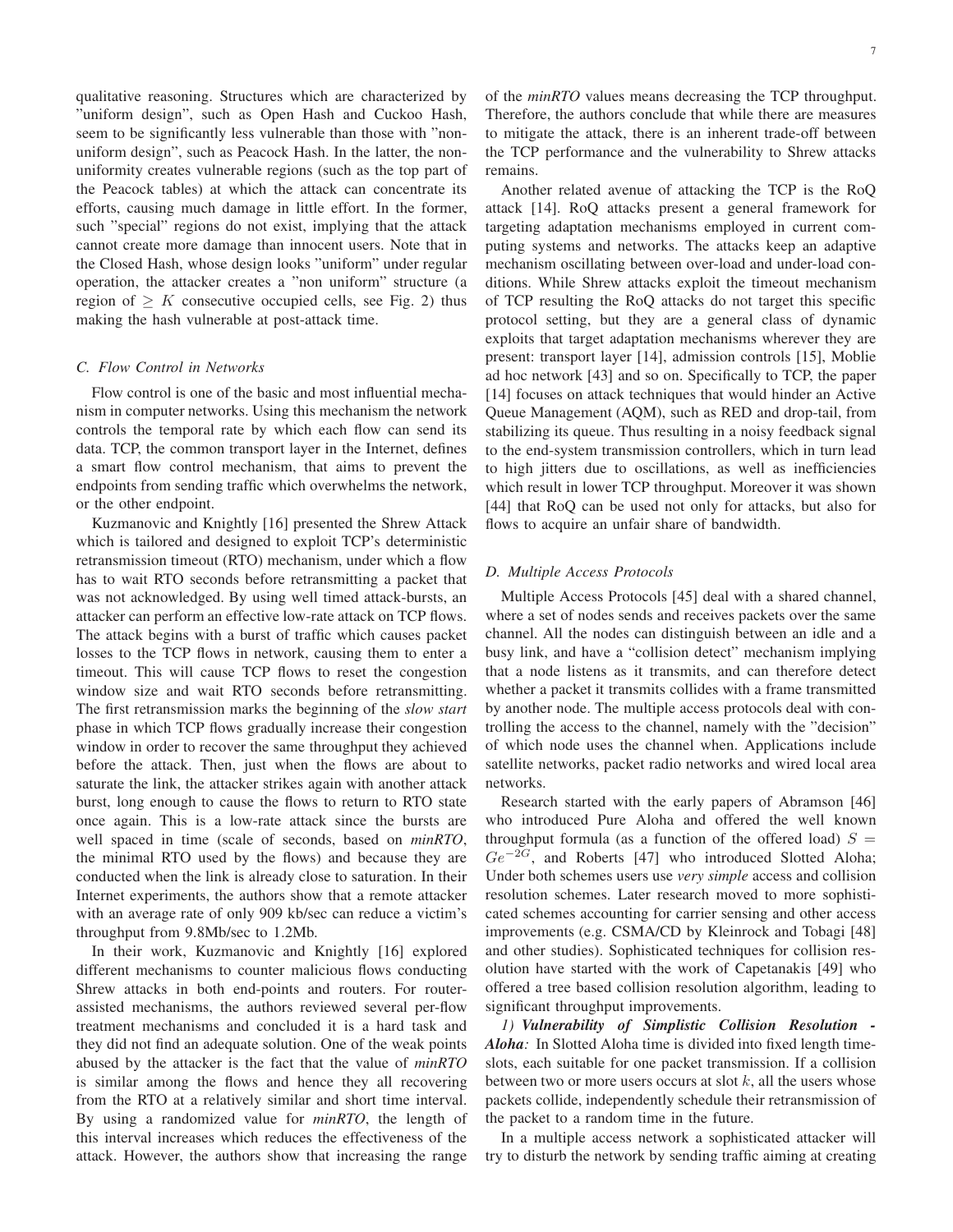new collisions. However, due to the simplicity of Aloha, there is no information or knowledge of the system that the attacker can exploit for her benefit. Therefore, a sophisticated attacker has the same effect as a regular user and the vulnerability of Aloha can be shown to be 1.

Note that under Slotted Aloha the maximal achievable throughput is 0.368, namely 63.2% of the channel bandwidth is wasted due to packet collision losses.

*2) Vulnerability of Sophisticated Binary-Tree Based Resolution:* In sophisticated collision resolution protocols users base their future transmissions on past collisions they observed. Therefore, collisions are resolved more efficiently and throughput can reach values of up to 0.5. Under such protocols the sophisticated attacker can observe the history of collisions and predict, with high probability, other users behavior, namely their retransmission attempts. It can use this knowledge to create more collisions than a regular user. We show here that by using a very simple strategy the malicious attackers can conduct effective sophisticated attack (with *effectiveness* ranging between 2.5 to 5).

In the following text we show an attack which targets the coin-flipping mechanism of the Binary Tree Protocol. This mechanism is also the basis for many of the enhanced protocols<sup>2</sup>, which makes them vulnerable to such an attack as well. For ease of presentation we concentrate on the Binary Tree Protocol.



Fig. 8: Collisions resolution under Binary Tree Protocol. The circled number denotes the number of transmissions in each time slot. The arrows point when should users retransmit based on their coin-flipping.

In the Binary Tree Protocol [49] [45] the underlying model and the assumptions used are identical to those assumed for Slotted Aloha. Let  $S_k$  denote the k-th time slot. If a collision between two or more users occurs in  $S_k$ , all the users not involved in the collision wait until the collision is resolved. The users involved split randomly into two subsets, by each flipping a coin. The users that flipped 0 retransmit in  $S_{k+1}$ while those that flipped 1 wait until all those in the first subset transmit successfully their packets. If  $S_{k+1}$  is either idle or contains a successful transmission, the users of the second subset retransmit at  $S_{k+2}$ . If  $S_{k+1}$  contains another collision, then the procedure is repeated, i.e., the users whose packets collided in slot  $S_{k+1}$  flip a coin again and operate according to the outcome of the coin flipping, and so on. In Figure 8, a collision of four packets in  $S_1$  is resolved in time slots  $S_1$  to  $S_{11}$ .

A malicious user in this model will try to collide with an otherwise successful packet transmission of an innocent user. In the strategy we consider, to be denoted the  $LEAF$  strategy, the attacker transmit in  $S_{k+1}$  only in two cases:

- *Pattern A:*  $S_{k-1}$  contains a collision of existing users (the malicious users were not involved) and  $S_k$  contains a successful packet transmission.
- *Pattern B:*  $S_{k-1}$  contains a collision where the malicious users were involved and  $S_k$  is idle.



Fig. 9: An attack on coin-flipping based collision resolution. The attacker transmits in time slots with high probability for an otherwise successful transmission (by a regular user).

Figure 9 depicts an attack on the collision resolution of two packets. The attacker disrupts otherwise successful transmissions of User 2 in time slots 3 and 5 after identifying Pattern A in time  $S_1$  and  $S_2$  and identifying Pattern B in time slots  $S_3$  and  $S_4$ . Observe that due to the attack, User 2 transmits its packet 4 times instead of 2 and the collision resolution takes 7 time slots instead of 3.

The basic idea behind the  $LEAF$  strategy is that a large fraction of the collisions consist of exactly two packets. Patterns A and B provide good indication that there was indeed a collision of two packets, and that in the next slot a packet will be transmitted successfully if the attacker would not disturb.

The LEAF strategy is not proved to be the most effective attack strategy. Therefore, its *Effectiveness* provides a lower bound for the *Vulnerability* value of this model. Our preliminary analytic results and simulations (omitted from this text) show that the probability for a malicious transmission to collide with an otherwise successful transmission (by another user) in larger than 82%. At rates below 0.2 packets/time-slot this probability increases to more than 90%.

We will use the *number of transmissions per packet*, indicating the efforts to be spent by regular users to reach successful transmission, as the performance metric by which we measure the vulnerability of the system. Note that the performance

<sup>2</sup>The basic Binary Tree Protocol has a throughput of 0.34, and the optimized binary tree protocol has throughput of 0.43 [49]. The Modified Binary Tree protocol and the Clipped Modified Binary Tree Protocol have throughput values of 0.381 and 0.487 respectively.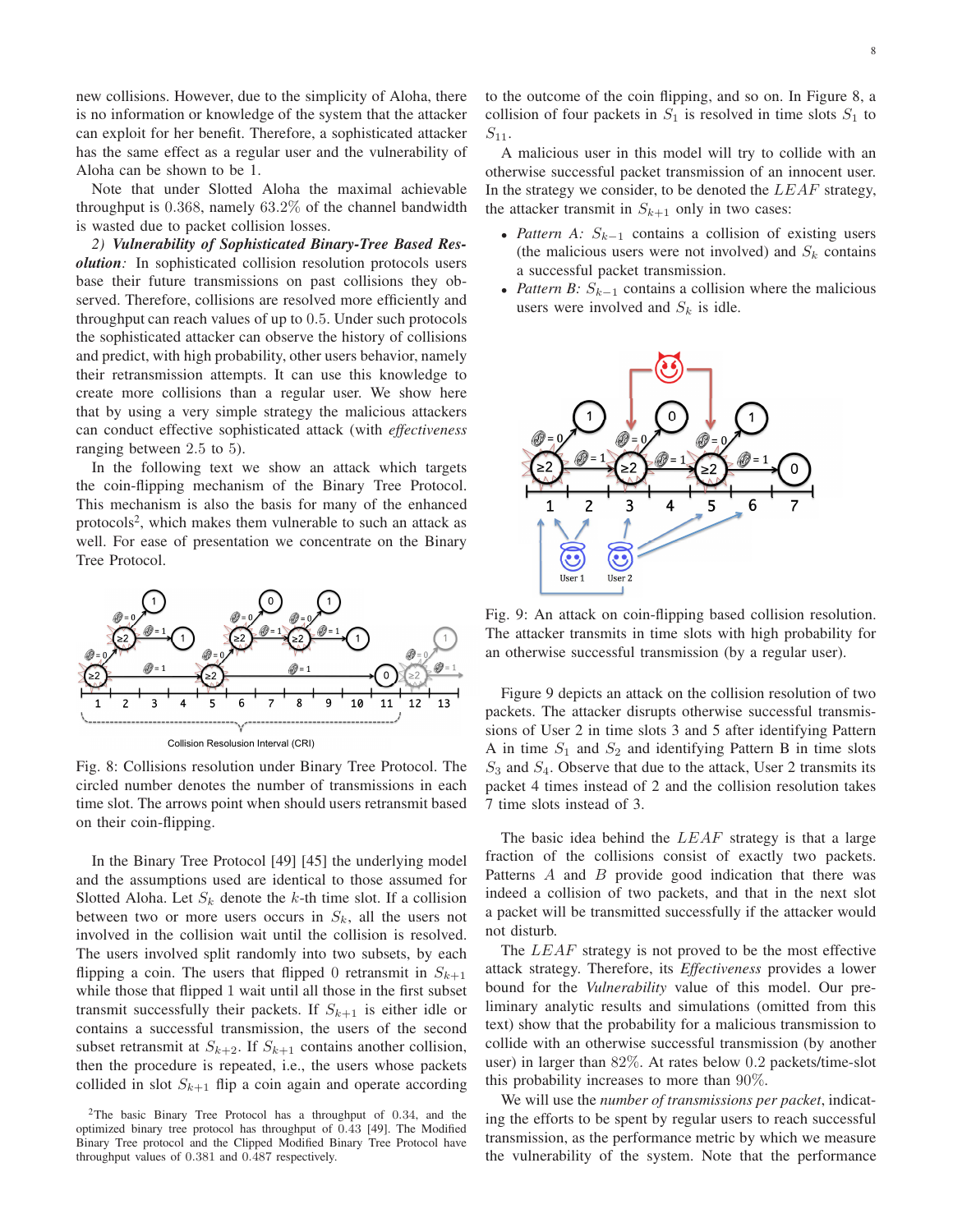

Fig. 10: Average transmissions per packet in the presence of additional malicious users (*NET MAL*), additional regular users (*NET REG*) and before the arrival of additional users (*NET*).

degradation in throughput and delay is derived directly from this metric.

Let *NET* be a scenario when the system serves regular users with arrival rate  $\lambda$ . Let *NET REG* and *NET MAL* be scenarios in which we add to *NET* transmissions at rate  $\gamma$  of regular and malicious user respectively. Figure 10 depicts the average number of transmissions per packet in each of the scenarios. The effectiveness of the attack (for a certain  $\lambda$ ) is given by the proportion between the the difference between *NET MAL* and *NET* to the difference between *NET REG* and *NET*. Our simulations demonstrate that the effectiveness of the LEAF strategy is quite significant, ranging between 2.5 to 5.

*3) Discussion and Comparison:* the reader may note an inherent difference between the vulnerability of Slotted Aloha and the Binary Tree protocol. While the former is not vulnerable at all, the latter is highly vulnerable. The resilience of Aloha seems to stem from its simplicity and "uniform structure". Since all points of the protocol are identical to each other, the attack cannot address a specific, more vulnerable point, and thus an attacker is as harmful as an innocent user. In contrast, the Binary tree protocol is characterized by highly "structured" process, resulting with specific points which are more vulnerable than others, allowing a sophisticated attacker to be more effective than an innocent user, making the system highly vulnerable.

#### *E. Network Routing - Amplified Vulnerability*

Routing protocols are the protocols by which routers communicate with each other, disseminating information that allows them to select paths between any two nodes on the network. Border Gateway Protocol (BGP), is the de facto standard and the only inter-domain routing protocol of the internet.

A stable routing protocol is critical to the performance of the whole network, and any period of disfunction can lead to dramatic network performance degradation. As such, a routing protocol can be used as an *amplifier* of performance attacks: Hurting the performance of the traffic carrying the routing messages, even mildly, can cause routing disfunction and drastic network performance degradation.

Such amplification can be achieved by exploiting The vulnerability of TCP to a low-rate TCP-targeted DoS attack. The Shrew attack [16], can be used to attack many protocols that use TCP as their underlying transport protocol, such as the BGP routing protocol [50]. Zhang [50] shows empirically that the default configurations of routers are vulnerable to conducting the Shrew attack on the TCP session of BGP. The attack can reset the BGP session, thus the router loses the routing information, until the attack is ended. Specifically, [50] shows that the attackers can bring down the targeted BGP session in less than 216 seconds. While the attack raises the utilization of the bottleneck link only to 42%, it's effect is highly amplified since it can increase the BGP session reset probability to as high as 30%.

Note that the TCP session of BGP is vulnerable also to conventional attacks such as TCP RST and SYN flood attacks. However, router vendors have provided protection against these known attacks [51], [52], [53]. Note that these attacks are easier to mitigate since the destination of the attacked traffic in this case must be the router itself, and the traffic attacked must be the BGP session specifically. Therefore, a simple useful remedy is to allow the router to receive traffic only from a neighbor router [53]; this remedy works since under E-BGP information is commonly exchanged only between neighboring routers.

In contrast, Shrew attacks on BGP sessions are harder to mitigate due to the fact that the attack can be launched using *any packets* passing through the routers without the need to send packets destined to the router, and to the BGP session specifically.

The amplifying effect, whereby mild attack on arbitrary traffic of the link hurts BGP drastically, serves also as the key for mitigating the attack. A simple queueing prioritization mechanism which will protect the BGP session resources from being affected by the other traffic will do the job. This can be easily portrayed by considering an M/G/1 queueing system with two traffic classes where non-preemptive priority is given to class 2 over class 1, and where the mean delay,  $W_p$ , of class p is given, as a function of the utilization of the classes  $\rho_p$ ,  $p = 1, 2$ , by [54] (see Equation (3.31) in [2]):

$$
W_p = \frac{W_0}{(1 - \sigma_p)(1 - \sigma_{p+1})}, p = 1, 2; \quad \sigma_p = \sum_{i=p}^{2} \rho_i \quad (5)
$$

The equation shows that the BGP traffic whose volume/utilizaion  $(\rho)$  is low would experience negligible delay if served at high priority and significant delay if served at low priority.

Note that under the common deployments [50], routing protocols usually *receive no priority* over other traffic ([55]) – from which this amplified vulnerability results.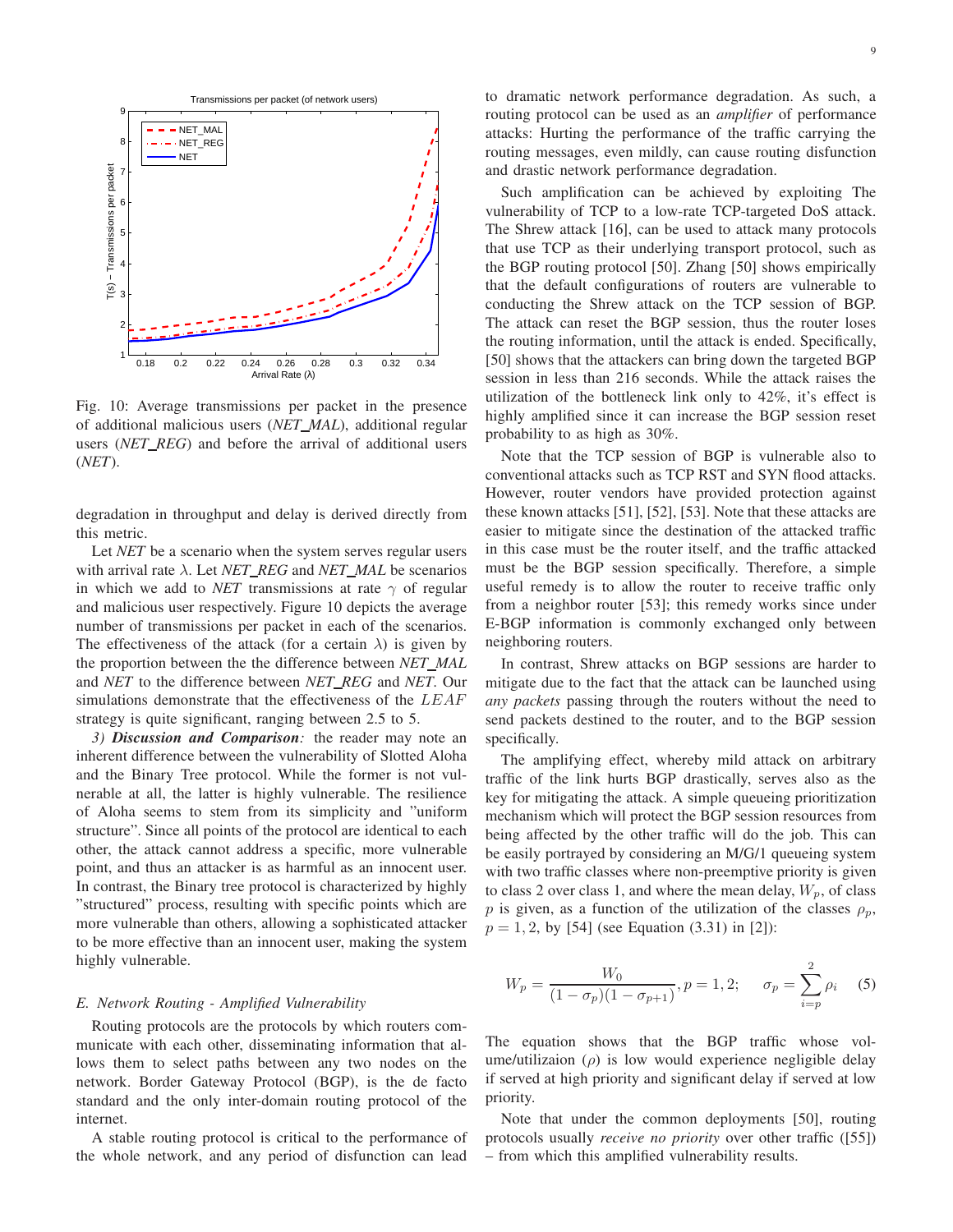#### *F. Wireless Network Scheduling*

Channel-aware scheduling strategies - such as the CDF Scheduler (CS) [56] and the popular *Proportional Fairness Scheduler* (PFS) [57] - provide an effective mechanism for utilizing the channel data rate for improving throughput performance in wireless data networks by exploiting channel fluctuations. In the down-link wireless scheduling model, the users are waiting for their data to be sent from a base station. Assume that time is slotted and that only one user can be served in each time slot. Before each time slot, each user reports to the base station his channel condition, which determines the data transfer speed from the base station to the user. Based on this information and different statistics from the past, the wireless scheduler decides on the user to be scheduled for transmission in the next time slot.

Attacks on channel aware schedulers were investigated in recent studies such as [25] and [58] which revealed the vulnerability of PFS to delays/jitter and loss of throughput and time share caused to regular users by malicious users providing false channel capacity reports.

In the following text we outline two attacks on CS and on PFS.

*1) CDF Scheduler and Coordinated Attacks:* The CS algorithm [56] schedules (for transmission) the user whose transfer speed is the most *exceptional* among all users (compared to his past reports). The scheduler uses the CDF value of the current reported speed to determine how exceptional it is. Formally, let  $r_i(t)$  be the data transfer speed of user i at time  $t$  and let  $R_i$  be a random variable of the transfer speeds of user i. Before time slot t, the scheduler calculates for each user  $F_i(t) = Prob(r_i(t) > R_i)$ . The user with the highest CDF value  $F_i(t)$  is scheduled. The fairness CS enforces is derived from a fundamental property of CDF functions which states that regardless of the distribution of a random variable, its CDF function is distributed uniformly between zero and one. Since in every time slot the probability to be scheduled is equal among all users, CS enforces time share fairness. This unique property of CS also immunes it to malicious or selfish behavior, since regardless of the rates a user reports, his CDF value will always be uniformly distributed between zero and one as for all the others.

In [27] the authors show that while CS is immune to an attack by a single user, it is vulnerable to attacks by a coordinated group of malicious and selfish users. The vulnerability abused by the attack is based on the following observation: A malicious user who can predict the scheduling decisions, can report a fake low channel condition in time slots where he knows that he is not going to be scheduled anyway. These fake reports make his future reports, where he report his *real* channel condition, look more exceptional (his  $R_i$  is lower and therefore his  $F_i$  is higher) and thus increase his probability to be the one scheduled for transmission. While it is not assumed that a malicious user can predict the future, by cooperating with other users that share their future CDF value (in the next time slot) the user can predict some of the time slots where he is not going to be scheduled anyway. This way, such user breaks the fairness CS tries to enforce and gains a

larger time share on the expense of other users (who are not in the group). One of the results presented in [27] is that when there are malicious users and regular users in equal numbers, the ratio of allocated time slots between a coordinated user and a regular one converges to  $e - 1 \approx 1.7$  (instead of 1, since they are in equal numbers and CS maintains time share fairness). This attack belongs to the category of *Traffic Pattern Exploit* and causes in-attack damage. The fact that the time share of a malicious user can be 70% larger than this of a regular one, demonstrate the importance of the vulnerability analysis since it exposed the fact that CS allows large deviation from time share fairness while traditional performance analysis (which does not consider malicious environment) claims it is completely fair.

*2) PFS and Retransmission Attack:* Under PFS, before time slot  $t$ , the scheduler calculates a priority value for each user and schedules the one with the maximal priority. The priority value is given by  $r_i(t)/A_i(t)$ , where  $A_i(t)$  is the throughput average of user  $i$  until time slot  $t$  (not including) measured in  $bits/slot$  (and  $r<sub>i</sub>(t)$  is its channel rate as defined before).

A malicious user can use false reports in order to achieve a very high priority value in consecutive time slots. It is done by reporting a low channel rate  $r_i(t)$  which leads to a low  $A_i(t)$ value and then reporting a high channel rate. This allows the malicious user to obtain the highest priority value  $r_i(t)/A_i(t)$ for consecutive time slots (until the growth of  $A_i(t)$  reduces its priority value below those of others). This attack causes short term starvation of innocent users, that even if they will be compensated later for it, they suffer from delays that decrease their overall throughput. Such an attack can decrease TCP throughput by  $25\% - 30\%$  [25] and leave VoIP applications unable to operate [58].

The retransmission algorithm defines how the scheduler handles a report of a lost frame (NACK). While PFS describes how to transmit new pending transmissions, the way it should schedule retransmissions is open to interpretations. Should the scheduler retransmit the frame immediately? Should a transmission that was reported by a user as lost count in his throughut average  $A_i(t)$ ? The vast majority of existing studies on wireless schedulers ignore the retransmission mechanism by simplifying the model to one where packet losses do not occur, while the rest adopt straight forward implementations of the retransmission algorithm.

In [28], the authors present the common straight forward retransmission algorithms for PFS, expose their vulnerability to malicious attacks and present an immune variation that maintain the original fairness of PFS. The vulnerability common to these algorithms lies in the assumption that a user will never report a failed transmission if he received it successfully. After all, even a selfish user cannot benefit from receiving the same data frame twice. The problem is that malicious users can abuse that and require more retransmission than others, hence occupying more transmission time on the expense of others. This attack belongs to the category of *Algorithmic Worst-Case Exploit* since the number of retransmissions required by the attacker is the maximal number of retransmissions allowed (which is the worst-case). The attack hurts other users only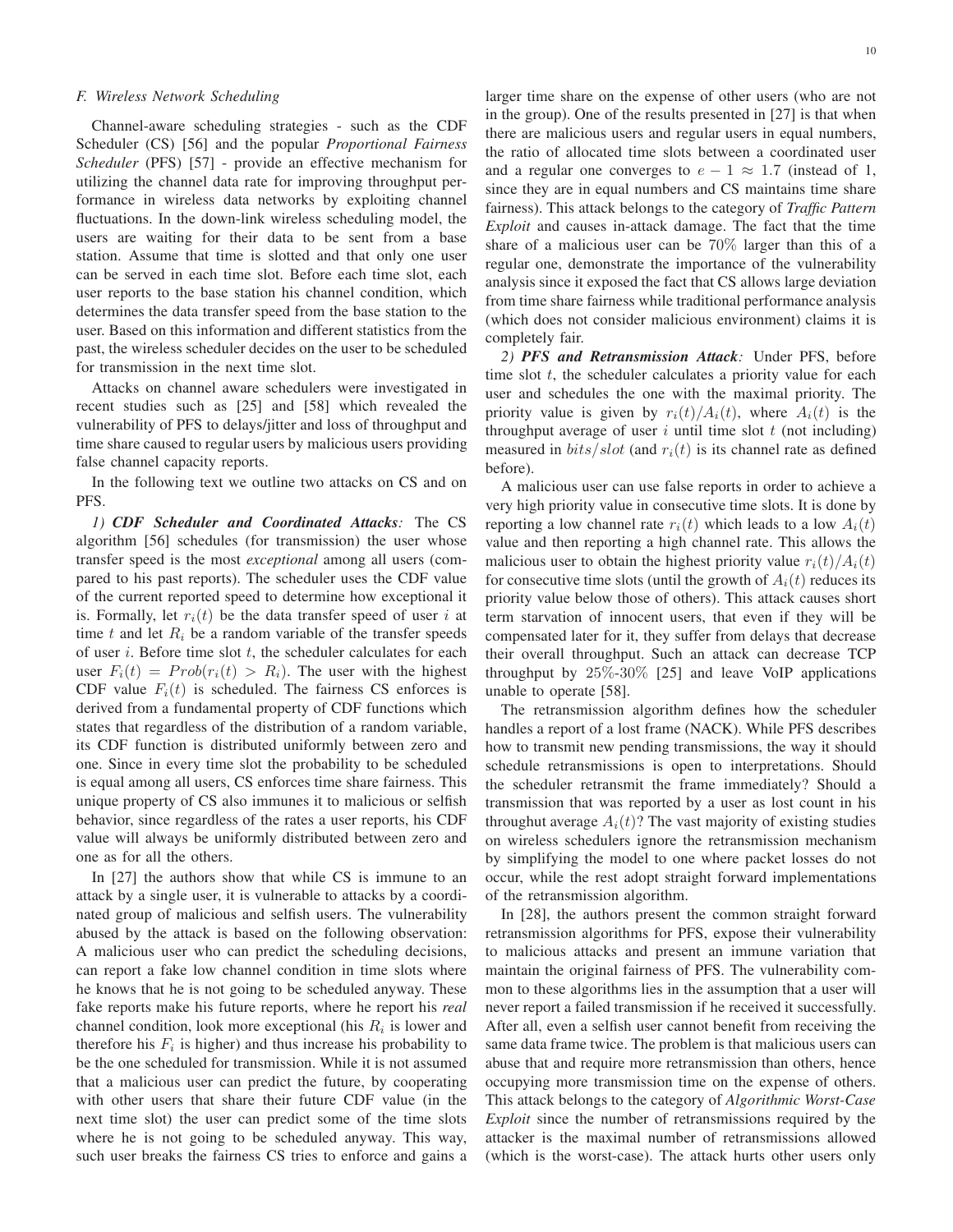during the attack itself, hence it causes in-attack damage. The analysis in [28] of the vulnerability to this malicious behavior shows that in typical settings<sup>3</sup> with malicious and regular users in equal numbers, the regular users lose 50% of their time share.

*3) Discussion and Comparison:* From the retrasnsmission attack on PFS we can learn that it is not enough to make a system immune only to selfish behavior, but also a malicious behavior must be mitigated. Unlike PFS, CS is proved to be immune to malicious attacker as well. However, as shown earlier, coordination between malicious or selfish users can enable new attack capabalities and should not be overlooked.

In addition, the PFS case shows how analyzing an algorithm in a simplified model, while leaving the some of its aspects open to interpretations, can open the door to unexpected attack strategies. Since CS does not keep track of the throughput average a user receives, one does not have to decide if and how to count restransmissions that were reported as lost. Therefore, CS can be proved to be immune to such an attack (in the steady state). However, this unique property (of scheduling without keeping track of the scheduling history) allows attacks, such as the coordinated attack we described, in which users can gain additional time share and througput on the expense of others.

# V. SOLUTIONS

In this section we discuss general approaches to sophisticated DDoS. We note that many of the specific attacks mentioned above have tailor made solutions [59], [60], [61]. However, due to diversity of possible attacks, we are more interested here in understanding whether there are general approaches that take the bull by the horns.

A key factor in all the attacks discussed earlier, is the fact that there is a huge difference between the common case performance to the worst-case of the system/protocol/algorithm. An obvious solution approach is to design a better algorithm, system or protocol that avoids this worst-case performance. However, this is not always feasible. In many cases problems seem to be characterized by inherent trade-offs, where algorithmic solutions that work the best in the worst-case, underperform in the common case (in comparison to algorithms that were designed to deal best with the common case). Thus in many cases it might be reasonable to prefer the commoncase good performance, at the expense of leaving the system vulnerable to attack as a calculated risk.

One solution to this dilemma is to design a system that gets the best of both worlds, by running different algorithms in the different cases.  $MCA<sup>2</sup>$  [62], is a such solution. The paper takes advantage of the emerging multi-core computer architecture to design a general framework for mitigating network-based complexity attacks. In this architecture, cores quickly identify packets with packets crafted as heavy that aim hurting the system performance, and divert them to a fraction of the cores that are dedicated to handle all the heavy messages. These cores run algorithms that handle the worstcase efficiently. Thus, the rest of the cores remain relatively

unaffected and free to provide the legitimate traffic with the same quality of service as if no attack took place.

We note that detecting whether an algorithm/system/protocol is vulnerable is not so easy in many cases. Complexity attack is easy to discover, since it exploits in a straight forward manner the the difference between the worst-case and the average-case complexity. However, finding the worst-case traffic pattern (or the system weakest point or the protocol worst-case) - is a more challenging task.

The paper [63] deals with this problem and develops a method to help discover manipulation attacks in protocol implementations, using compilation tools. The method is based on a novel combination of static analysis with symbolic execution and dynamic analysis with concrete execution. The former finds code paths that are likely vulnerable, and the latter emulates adversarial actions that lead to effective attacks. By discovering the potential protocol attacks, the paper performs the first step towards finding solutions to the attack.

#### VI. CONCLUDING REMARKS AND DISCUSSION

We presented the subject of system performance under malicious behavior and argued that such performance may differ drastically from that derived using the traditional approaches. We explored an array of traditional computer and network systems and demonstrated their vulnerability to performance attacks, which, depending on the system involved, could be quite drastic.

Our work tried to convey some insights into the important question of what distinguishes one design from another, making the former highly vulnerable and the latter resilient. The cases we addressed suggest the following insight: A "simple" design whose rules are "simple" and whose structure is "uniform" is likely to be more resilient. The reason is that all transactions under such a structure are usually simple and identical to each other and therefore an attacker cannot benefit (in comparison to a regular user) from conducting specific transactions. Examples include the Open Hash and the Aloha system which are quite resilient and whose transactions are very simple and uniform.

In contrast, a more "sophisticated design" may make the system more vulnerable since the attacker can hand-pick the expensive transactions (or an expensive series of transactions). An example is the Binary Tree algorithm where the transaction sequencing is sophisticated and is exploited by the attacker.

It remains as an open research question, whether a more exact characterization of system design could be made to assist in predicting the vulnerability level of the design, and guidelines can be provided to yield resilient designs. Another open question is how one can benefit from all worlds by making a design whose average-case performance as well as malice-case performance are both good.

#### **REFERENCES**

<sup>[1]</sup> L. Kleinrock, *Comunications Nets: Stochastic Message Flow and Delay*. McGraw Hill (New York), 1964. Out of print. reprinted by Dover Publications, 1972.

<sup>3</sup>Where the maximal number of frame retransmissions is 5.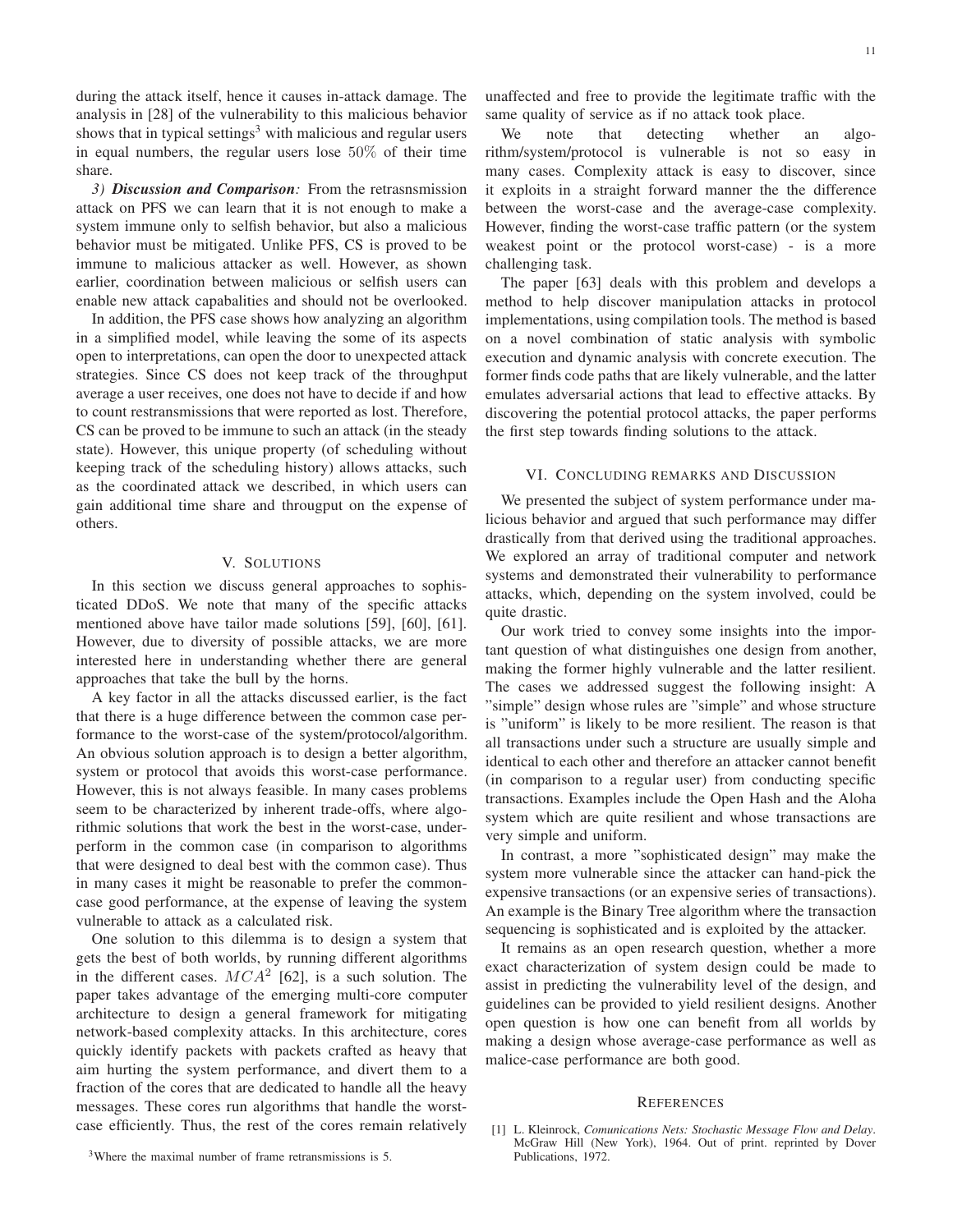- [2] ——, *Queueing Systems*. Wiley Interscience, 1976, vol. II: Computer Applications.
- [3] D. Bertsekas and R. Gallager, *Data Networks*. Prentice-Hall International, 1992.
- [4] M. Harchol-Balter, *Performance Analysis and Design of Computer Systems*. Cambridge University Press, 2013.
- [5] C. Labovitz, D. McPherson, and F. Jahanian, "Infrastructure Attack Detection and Mitigation," in *ACM SIGCOMM Conference on Applications*, Aug. 2005.
- [6] "Digital attack map," http://www.digitalattackmap.com/understandingddos/.
- [7] S. A. Crosby and D. S. Wallach, "Denial of Service via Algorithmic Complexity Attacks," in *USENIX*, Aug. 2003.
- [8] U. Ben-Porat, A. Bremler-Barr, and H. Levy, "Evaluating the Vulnerability of Network Mechanisms to Sophisticated DDoS Attacks," in *INFOCOM*, Apr. 2008.
- [9] M. D. McIlroy, "A Killer Adversary for Quicksort," *Software–Practice and Experience*, pp. 341–344, 1999.
- [10] T. Peters, "Algorithmic Complexity Attack on Python," May 2003, http://mail.python.org/pipermail/python-dev/2003-May/035916.html.
- [11] M. Fisk and G. Varghese, "Fast Content-Based Packet Handling for Intrusion Detection," UCSD, CA, USA, Tech. Rep., 2001.
- [12] R. Smith, C. Estan, and S. Jha, "Backtracking Algorithmic Complexity Attacks Against a NIDS," in *ACSAC*, Dec. 2006.
- [13] F. Weimer, "Algorithmic Complexity Attacks and the Linux Networking Code," http://www.enyo.de/fw/security/notes/linux-dst-cache-dos.html.
- [14] M. Guirguis, A. Bestavros, and I. Matta, "Exploiting the Transients of Adaptation for RoQ Attacks on Internet Resources," in *ICNP*, Mar. 2004.
- [15] M. Guirguis, A. Bestavros, I. Matta, and Y. Zhang, "Reduction of Quality (RoQ) Attacks on Internet End-Systems," in *INFOCOM*, Mar. 2005.
- [16] A. Kuzmanovic and E. W. Knightly, "Low-Rate TCP-Targeted Denial of Service Attacks (The Shrew VS. the Mice and Elephants)," in *ACM SIGCOMM Conference on Applications*, Aug. 2003.
- [17] A. Bremler-Barr, H. Levy, and N. Halachmi, "Aggressiveness Protective Fair Queueing for Bursty Applications," in *IWQoS*, Jun. 2006.
- [18] E. Doron and A. Wool, "Wda: A Web Farm Distributed Denial of Service Attack Attenuator," *Comput. Netw.*, vol. 55, pp. 1037–1051, April 2011.
- [19] C. Castelluccia, E. Mykletun, and G. Tsudik, "Improving Secure Server Performance by Re-balancing SSL/TLS Handshakes," in *USENIX*, Apr. 2005.
- [20] T. Moscibroda and O. Mutlu, "Memory Performance Attacks: Denial of Memory Service in Multi-Core Systems," in *USENIX*, Jun. 2007.
- [21] A. Bremler-Barr, Y. Harchol, and D. Hay, "Space-time tradeoffs in software-based deep packet inspection," in *IEEE HPSR*, 2011.
- [22] Y. Afek and H. Nussbacher, "Ripe-41 conference amsterdam 1/2002, ddos tutorial."
- [23] J. Bellardo and S. Savage, "Abstract 802.11 Denial-of-Service Attacks: Real Vulnerabilities and Practical Solutions," in *USENIX*, Jun. 2003.
- [24] "Advanced 802.11 attack," black Hat Briefings, July 2002. [25] S. Bali, S. Machiraju, H. Zang, and V. Frost, "A Measurement Study of
- Scheduler-Based Attacks in 3G Wireless Networks," in *PAM*, 2007. [26] R. Racic, D. Ma, H. Chen, and X. Liu, "Exploiting Opportunistic
- Scheduling in Cellular Data Networks," in *NDSS*, Feb. 2008. [27] U. Ben-Porat, A. Bremler-Barr, and H. Levy, "On the Exploitation of
- CDF Based Wireless Scheduling," in *INFOCOM*, Apr. 2009. [28] -, "On the Vulnerability of the Proportional Fairness Scheduler to
- Retransmission Attacks," in *INFOCOM*, Apr. 2011.
- [29] T. Dubendorfer, A. Wagner, and B. Plattner, "An economic damage model for large-scale internet attacks," in *Enabling Technologies: Infrastructure for Collaborative Enterprises, 2004. WET ICE 2004. 13th IEEE International Workshops on*, 2004, pp. 223–228.
- [30] R. Vasudevan, Z. Mao, O. Spatscheck, and J. Van der Merwe, "Midas: An impact scale for ddos attacks," in *Local Metropolitan Area Networks, 2007. LANMAN 2007. 15th IEEE Workshop on*, 2007, pp. 200–205.
- [31] J. Mirkovic, S. Fahmy, P. Reiher, R. Thomas, A. Hussain, S. Schwab, and C. Ko, "P.: Measuring impact of dos attacks," in *In: Proceedings of the DETER Community Workshop on Cyber Security Experimentation. (2006*.
- [32] L. Kleinrock, "Analysis of a time shared processor," *Naval Research Logistics Quarterly*, vol. 11, no. 1, pp. 59–73, March 1964.
- [33] T. H. Cormen, C. E. Leiserson, R. L. Rivest, and C. Stein, *Introduction to Algorithms*, 2nd ed. MIT Press and McGraw-Hill, 2001.
- [34] S. Kumar, J. S. Turner, and P. Crowley, "Peacock hashing: Deterministic and updatable hashing for high performance networking." in *INFOCOM*. IEEE, 2008, pp. 101–105.
- [35] R. Pagh and F. F. Rodler, "Cuckoo hashing," in *Journal of Algorithms*, 2001, p. 2004.
- [36] M. Mitzenmacher and A. Broder, "Using multiple hash functions to improve ip lookups," in *In Proceedings of IEEE INFOCOM*, 2000, pp. 1454–1463.
- [37] H. Song, S. Dharmapurikar, J. Turner, and J. Lockwood, "Fast hash table lookup using extended bloom filter: an aid to network processing," *SIGCOMM Comput. Commun. Rev.*, vol. 35, pp. 181–192, August 2005.
- [38] M. Waldvogel, G. Varghese, J. Turner, and B. Plattner, "Scalable high speed ip routing lookups," in *Proceedings of the ACM SIGCOMM '97 conference on Applications, technologies, architectures, and protocols for computer communication*, ser. SIGCOMM '97. ACM, 1997, pp. 25–36.
- [39] C. Estan, K. Keys, D. Moore, and G. Varghese, "Building a better netflow," *SIGCOMM Comput. Commun. Rev.*, vol. 34, pp. 245–256, August 2004.
- [40] T. N. Thinh and S. Kittitornkun, "Massively parallel cuckoo pattern matching applied for nids/nips," in *Electronic Design, Test and Application, 2010. DELTA '10. Fifth IEEE International Symposium on*, jan. 2010, pp. 217 –221.
- [41] A. Kirsch, M. Mitzenmacher, and G. Varghese, *Hash-Based Techniques for High-Speed Packet Processing*. SPRINGER, 2010.
- [42] U. Ben-Porat, A. Bremler-Barr, H. Levy, and B. Plattner, "On the vulnerability of hardware hash tables to sophisticated attacks," in *Networking (1)*, 2012, pp. 135–148.
- [43] U. Barros, M. Bouet, A. Santos, and M. Nogueira, "Assessing roq attacks on manets over aware and unaware tpc techniques," in *Network and Service Management (CNSM), 2011 7th International Conference on*, 2011, pp. 1–5.
- [44] M. Guirguis, "Bandwidth stealing via link targeted roq attacks," in *in Proceedings of CCN04: The 2nd IASTED International Conference on Communication and Computer Networks*, 2004.
- [45] R. Rom and M. Sidi, *Multiple Access Protocols: Performance and Analysis*. Springer Verlag, New York, 1990.
- [46] N. Abramson, "The aloha system: Another alternative for computer communications," in *Proceedings of the November 17-19, 1970, Fall Joint Computer Conference*, ser. AFIPS '70 (Fall). New York, NY, USA: ACM, 1970, pp. 281–285.
- [47] L. G. Roberts, "Extensions of packet communication technology to a hand held personal terminal," in *Proceedings of the May 16-18, 1972, Spring Joint Computer Conference*, ser. AFIPS '72 (Spring). New York, NY, USA: ACM, 1972, pp. 295–298.
- [48] L. Kleinrock and F. Tobagi, "Carrier sense multiple access for packet switched radio channels," in *Conference Record, International Conference on Communications*, Minneapolis, Minnesota, June 1974, pp. 21B/1–21B/7.
- [49] J. Capetanakis, "Tree algorithms for packet broadcast channels," *IEEE Transactions on Information Theory*, vol. 25, no. 5, pp. 505–515, 1979.
- [50] Y. Zhang, "Low-rate tcp-targeted dos attack disrupts internet routing," in *In Proc. 14th Annual Network and Distributed System Security Symposium*, 2007.
- [51] "Cisco security advisory: Tcp state manipulation denial of service vulnerabilities in multiple cisco products," http://tools.cisco.com/security/center/content/CiscoSecurityAdvisory/ciscosa-20090908-tcp24, advisory ID: cisco-sa-20090908-tcp24.<br>
"Cisco security advisory: Tcp
- [52] "Cisco security advisory: Tcp vulnerabilities in multiple ios-based cisco products," http://tools.cisco.com/security/center/content/CiscoSecurityAdvisory/ciscosa-20040420-tcp-ios, advisory ID: cisco-sa-20040420-tcp-ios.
- [53] V. Gill, J. Heasley, D. Meyer, P. Savola, and C. Pignataro, "The Generalized TTL Security Mechanism (GTSM)," RFC 5082 (Proposed Standard), Internet Engineering Task Force, October 2007. [Online]. Available: http://www.ietf.org/rfc/rfc5082.txt
- [54] A. Cobham, "Priority assignment in waiting line problems," *J. Oper. Res. SOc. Am.*, vol. 2, p. 70, 1954.
- [55] L. Wang, X. Zhao, D. Pei, R. Bush, D. Massey, A. Mankin, S. F. Wu, and L. Zhang, "Observation and analysis of bgp behavior under stress," in *In Proc. ACM SIGCOMM Internet Measurement Workshop*, 2002.
- [56] D. Park, H. Seo, H. Kwon, and B. G. Lee, "Wireless Packet Scheduling Based on the Cumulative Distribution Function of User Transmission Rates," *IEEE Transactions on Communications*, pp. 1919 – 1929, 2005.
- [57] R. P. A. Jalali and R. Pankaj, "Data throughput of CDMA-HDR: A high efficiency high data rate personal communication wireless system," in *IEEE Vehicular Technology Conference*, 2000.
- [58] H. C. Radmilo Racic, Denys Ma and X. Liu, "Exploiting opportunistic scheduling in cellular data network," in *NDSS*, 2008.